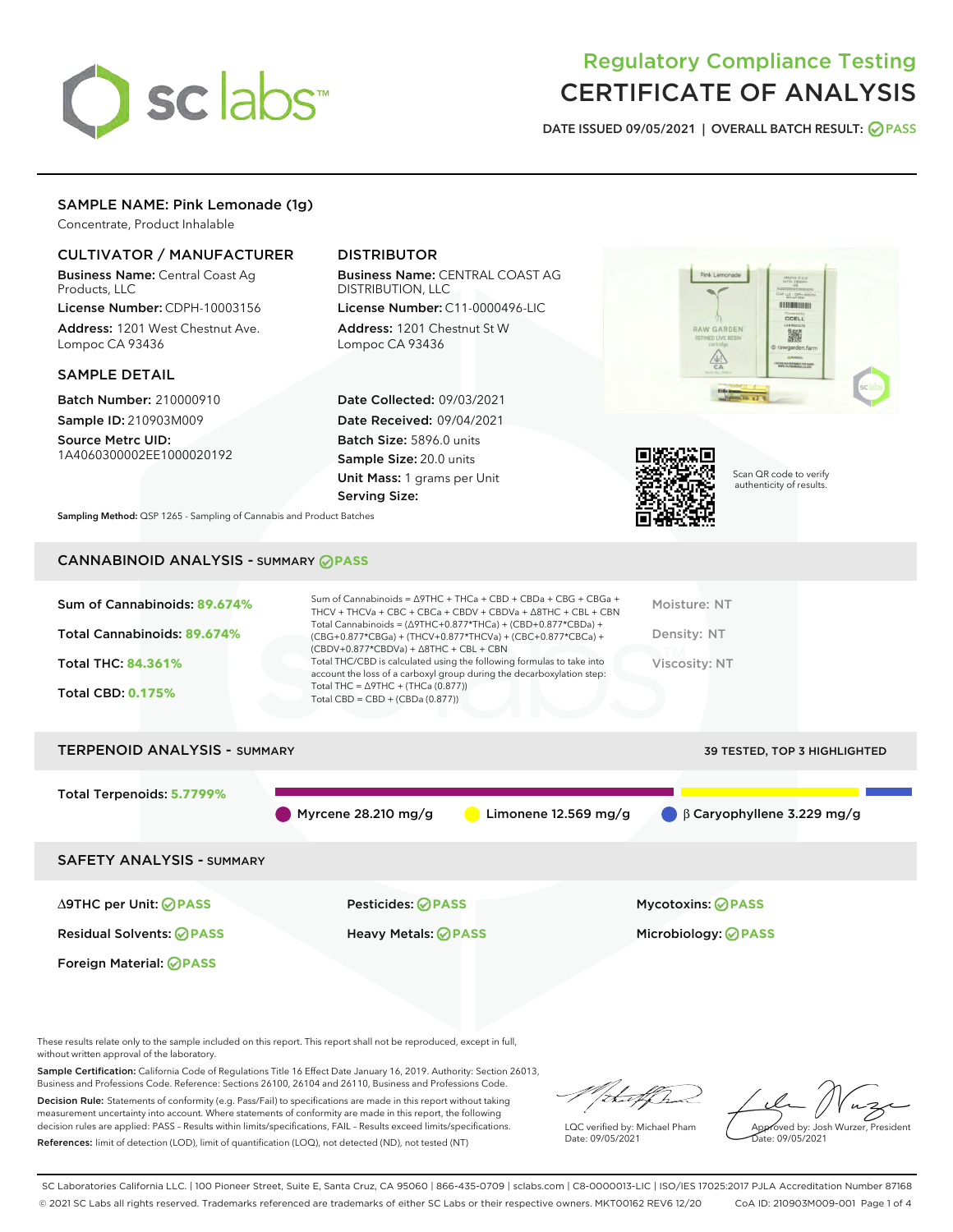



PINK LEMONADE (1G) | DATE ISSUED 09/05/2021 | OVERALL BATCH RESULT: 2 PASS

#### CANNABINOID TEST RESULTS - 09/05/2021 2 PASS

Tested by high-performance liquid chromatography with diode-array detection (HPLC-DAD). **Method:** QSP 1157 - Analysis of Cannabinoids by HPLC-DAD

#### TOTAL CANNABINOIDS: **89.674%**

Total Cannabinoids (Total THC) + (Total CBD) + (Total CBG) + (Total THCV) + (Total CBC) + (Total CBDV) + ∆8THC + CBL + CBN

TOTAL THC: **84.361%** Total THC (∆9THC+0.877\*THCa)

TOTAL CBD: **0.175%**

Total CBD (CBD+0.877\*CBDa)

TOTAL CBG: 4.548% Total CBG (CBG+0.877\*CBGa)

TOTAL THCV: 0.4% Total THCV (THCV+0.877\*THCVa)

TOTAL CBC: ND Total CBC (CBC+0.877\*CBCa)

TOTAL CBDV: ND Total CBDV (CBDV+0.877\*CBDVa)

| <b>COMPOUND</b>  | LOD/LOQ<br>(mg/g)          | <b>MEASUREMENT</b><br><b>UNCERTAINTY</b><br>(mg/g) | <b>RESULT</b><br>(mg/g) | <b>RESULT</b><br>(%) |
|------------------|----------------------------|----------------------------------------------------|-------------------------|----------------------|
| <b>A9THC</b>     | 0.06 / 0.26                | ±29.020                                            | 843.61                  | 84.361               |
| <b>CBG</b>       | 0.06 / 0.19                | ±1.792                                             | 45.48                   | 4.548                |
| <b>THCV</b>      | 0.1 / 0.2                  | ±0.20                                              | 4.0                     | 0.40                 |
| <b>CBN</b>       | 0.1/0.3                    | ±0.12                                              | 1.9                     | 0.19                 |
| <b>CBD</b>       | 0.07/0.29                  | ±0.081                                             | 1.75                    | 0.175                |
| $\triangle$ 8THC | 0.1/0.4                    | N/A                                                | <b>ND</b>               | <b>ND</b>            |
| <b>THCa</b>      | 0.05/0.14                  | N/A                                                | <b>ND</b>               | <b>ND</b>            |
| <b>THCVa</b>     | 0.07/0.20                  | N/A                                                | <b>ND</b>               | <b>ND</b>            |
| <b>CBDa</b>      | 0.02/0.19                  | N/A                                                | <b>ND</b>               | <b>ND</b>            |
| <b>CBDV</b>      | 0.04/0.15                  | N/A                                                | <b>ND</b>               | <b>ND</b>            |
| <b>CBDVa</b>     | 0.03/0.53                  | N/A                                                | <b>ND</b>               | <b>ND</b>            |
| <b>CBGa</b>      | 0.1/0.2                    | N/A                                                | <b>ND</b>               | <b>ND</b>            |
| <b>CBL</b>       | 0.06 / 0.24                | N/A                                                | <b>ND</b>               | <b>ND</b>            |
| <b>CBC</b>       | 0.2 / 0.5                  | N/A                                                | <b>ND</b>               | <b>ND</b>            |
| <b>CBCa</b>      | 0.07 / 0.28                | N/A                                                | <b>ND</b>               | <b>ND</b>            |
|                  | <b>SUM OF CANNABINOIDS</b> |                                                    | 896.74 mg/g             | 89.674%              |

#### **UNIT MASS: 1 grams per Unit**

| ∆9THC per Unit                                                                            | 1120 per-package limit | 843.61 mg/unit<br><b>PASS</b> |  |  |  |
|-------------------------------------------------------------------------------------------|------------------------|-------------------------------|--|--|--|
| <b>Total THC per Unit</b>                                                                 |                        | 843.61 mg/unit                |  |  |  |
| <b>CBD per Unit</b>                                                                       |                        | $1.75$ mg/unit                |  |  |  |
| <b>Total CBD per Unit</b>                                                                 |                        | $1.75$ mg/unit                |  |  |  |
| Sum of Cannabinoids<br>per Unit                                                           |                        | 896.74 mg/unit                |  |  |  |
| <b>Total Cannabinoids</b><br>per Unit                                                     |                        | 896.74 mg/unit                |  |  |  |
| <b>MOISTURE TEST RESULT</b><br><b>DENSITY TEST RESULT</b><br><b>VISCOSITY TEST RESULT</b> |                        |                               |  |  |  |

Not Tested

Not Tested

Not Tested

#### TERPENOID TEST RESULTS - 09/05/2021

Terpene analysis utilizing gas chromatography-flame ionization detection (GC-FID). **Method:** QSP 1192 - Analysis of Terpenoids by GC-FID

| <b>COMPOUND</b>          | LOD/LOQ<br>(mg/g) | <b>MEASUREMENT</b><br><b>UNCERTAINTY</b><br>(mg/g) | <b>RESULT</b><br>(mg/g)                         | <b>RESULT</b><br>(%) |
|--------------------------|-------------------|----------------------------------------------------|-------------------------------------------------|----------------------|
| <b>Myrcene</b>           | 0.008 / 0.025     | ±0.3639                                            | 28.210                                          | 2.8210               |
| Limonene                 | 0.005 / 0.016     | ±0.1797                                            | 12.569                                          | 1.2569               |
| $\beta$ Caryophyllene    | 0.004 / 0.012     | ±0.1150                                            | 3.229                                           | 0.3229               |
| $\alpha$ Pinene          | 0.005 / 0.017     | ±0.0237                                            | 2.757                                           | 0.2757               |
| $\beta$ Pinene           | 0.004 / 0.014     | ±0.0301                                            | 2.618                                           | 0.2618               |
| Linalool                 | 0.009/0.032       | ±0.0668                                            | 1.757                                           | 0.1757               |
| Ocimene                  | 0.011 / 0.038     | ±0.0521                                            | 1.624                                           | 0.1624               |
| Terpinolene              | 0.008 / 0.026     | ±0.0320                                            | 1.562                                           | 0.1562               |
| Fenchol                  | 0.010 / 0.034     | ±0.0296                                            | 0.765                                           | 0.0765               |
| $\alpha$ Humulene        | 0.009 / 0.029     | ±0.0231                                            | 0.720                                           | 0.0720               |
| Terpineol                | 0.016 / 0.055     | ±0.0279                                            | 0.455                                           | 0.0455               |
| Valencene                | 0.009 / 0.030     | ±0.0194                                            | 0.281                                           | 0.0281               |
| Camphene                 | 0.005 / 0.015     | ±0.0029                                            | 0.253                                           | 0.0253               |
| $trans-\beta$ -Farnesene | 0.008 / 0.025     | ±0.0087                                            | 0.246                                           | 0.0246               |
| <b>Borneol</b>           | 0.005 / 0.016     | ±0.0058                                            | 0.139                                           | 0.0139               |
| Citronellol              | 0.003 / 0.010     | ±0.0047                                            | 0.097                                           | 0.0097               |
| Fenchone                 | 0.009 / 0.028     | ±0.0023                                            | 0.079                                           | 0.0079               |
| $\alpha$ Phellandrene    | 0.006 / 0.020     | ±0.0009                                            | 0.069                                           | 0.0069               |
| $\alpha$ Terpinene       | 0.005 / 0.017     | ±0.0009                                            | 0.062                                           | 0.0062               |
| Guaiol                   | 0.009 / 0.030     | ±0.0028                                            | 0.059                                           | 0.0059               |
| 3 Carene                 | 0.005 / 0.018     | ±0.0008                                            | 0.058                                           | 0.0058               |
| $\gamma$ Terpinene       | 0.006 / 0.018     | ±0.0009                                            | 0.051                                           | 0.0051               |
| Sabinene Hydrate         | 0.006 / 0.022     | ±0.0012                                            | 0.031                                           | 0.0031               |
| Eucalyptol               | 0.006 / 0.018     | ±0.0007                                            | 0.028                                           | 0.0028               |
| $\alpha$ Bisabolol       | 0.008 / 0.026     | ±0.0014                                            | 0.027                                           | 0.0027               |
| <b>Geranyl Acetate</b>   | 0.004 / 0.014     | ±0.0009                                            | 0.022                                           | 0.0022               |
| Geraniol                 | 0.002 / 0.007     | ±0.0007                                            | 0.017                                           | 0.0017               |
| Nerol                    | 0.003 / 0.011     | ±0.0006                                            | 0.014                                           | 0.0014               |
| p-Cymene                 | 0.005 / 0.016     | N/A                                                | <loq< th=""><th><loq< th=""></loq<></th></loq<> | <loq< th=""></loq<>  |
| <b>Nerolidol</b>         | 0.009 / 0.028     | N/A                                                | <loq< th=""><th><loq< th=""></loq<></th></loq<> | <loq< th=""></loq<>  |
| Caryophyllene<br>Oxide   | 0.010 / 0.033     | N/A                                                | <loq< th=""><th><loq< th=""></loq<></th></loq<> | <loq< th=""></loq<>  |
| Sabinene                 | 0.004 / 0.014     | N/A                                                | ND                                              | ND                   |
| (-)-Isopulegol           | 0.005 / 0.016     | N/A                                                | <b>ND</b>                                       | ND                   |
| Camphor                  | 0.006 / 0.019     | N/A                                                | ND                                              | ND                   |
| Isoborneol               | 0.004 / 0.012     | N/A                                                | ND                                              | ND                   |
| Menthol                  | 0.008 / 0.025     | N/A                                                | ND                                              | ND                   |
| R-(+)-Pulegone           | 0.003 / 0.011     | N/A                                                | ND                                              | ND                   |
| $\alpha$ Cedrene         | 0.005 / 0.016     | N/A                                                | ND                                              | ND                   |
| Cedrol                   | 0.008 / 0.027     | N/A                                                | ND                                              | ND                   |
| <b>TOTAL TERPENOIDS</b>  |                   |                                                    | 57.799 mg/g                                     | 5.7799%              |

SC Laboratories California LLC. | 100 Pioneer Street, Suite E, Santa Cruz, CA 95060 | 866-435-0709 | sclabs.com | C8-0000013-LIC | ISO/IES 17025:2017 PJLA Accreditation Number 87168 © 2021 SC Labs all rights reserved. Trademarks referenced are trademarks of either SC Labs or their respective owners. MKT00162 REV6 12/20 CoA ID: 210903M009-001 Page 2 of 4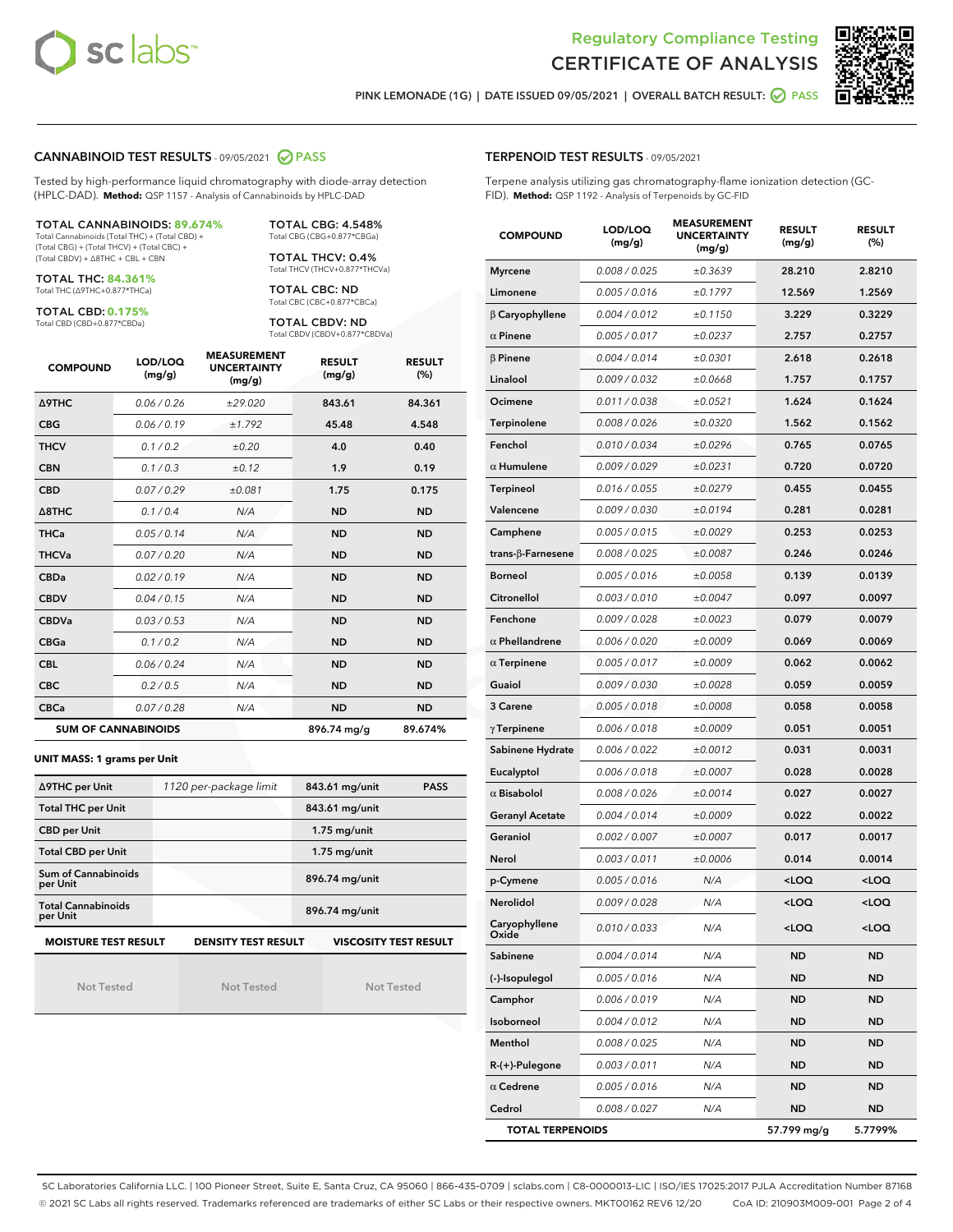



PINK LEMONADE (1G) | DATE ISSUED 09/05/2021 | OVERALL BATCH RESULT:  $\bigotimes$  PASS

## CATEGORY 1 PESTICIDE TEST RESULTS - 09/05/2021 2 PASS

Pesticide and plant growth regulator analysis utilizing high-performance liquid chromatography-mass spectrometry (HPLC-MS) or gas chromatography-mass spectrometry (GC-MS). \*GC-MS utilized where indicated. **Method:** QSP 1212 - Analysis of Pesticides and Mycotoxins by LC-MS or QSP 1213 - Analysis of Pesticides by GC-MS

| <b>COMPOUND</b>             | LOD/LOQ<br>$(\mu g/g)$ | <b>ACTION</b><br><b>LIMIT</b><br>$(\mu g/g)$ | <b>MEASUREMENT</b><br><b>UNCERTAINTY</b><br>$(\mu g/g)$ | <b>RESULT</b><br>$(\mu g/g)$ | <b>RESULT</b> |
|-----------------------------|------------------------|----------------------------------------------|---------------------------------------------------------|------------------------------|---------------|
| Aldicarb                    | 0.03/0.08              | $>$ LOD                                      | N/A                                                     | <b>ND</b>                    | <b>PASS</b>   |
| Carbofuran                  | 0.02 / 0.05            | $\ge$ LOD                                    | N/A                                                     | <b>ND</b>                    | <b>PASS</b>   |
| Chlordane*                  | 0.03 / 0.08            | $\ge$ LOD                                    | N/A                                                     | <b>ND</b>                    | <b>PASS</b>   |
| Chlorfenapyr*               | 0.03/0.10              | $\ge$ LOD                                    | N/A                                                     | <b>ND</b>                    | <b>PASS</b>   |
| Chlorpyrifos                | 0.02 / 0.06            | $\ge$ LOD                                    | N/A                                                     | <b>ND</b>                    | <b>PASS</b>   |
| Coumaphos                   | 0.02 / 0.07            | $\ge$ LOD                                    | N/A                                                     | <b>ND</b>                    | <b>PASS</b>   |
| Daminozide                  | 0.02/0.07              | $>$ LOD                                      | N/A                                                     | <b>ND</b>                    | <b>PASS</b>   |
| <b>DDVP</b><br>(Dichlorvos) | 0.03/0.09              | $\ge$ LOD                                    | N/A                                                     | <b>ND</b>                    | <b>PASS</b>   |
| <b>Dimethoate</b>           | 0.03 / 0.08            | $\ge$ LOD                                    | N/A                                                     | <b>ND</b>                    | <b>PASS</b>   |
| Ethoprop(hos)               | 0.03/0.10              | $\ge$ LOD                                    | N/A                                                     | <b>ND</b>                    | <b>PASS</b>   |
| Etofenprox                  | 0.02 / 0.06            | $\ge$ LOD                                    | N/A                                                     | <b>ND</b>                    | <b>PASS</b>   |
| Fenoxycarb                  | 0.03/0.08              | $\ge$ LOD                                    | N/A                                                     | <b>ND</b>                    | <b>PASS</b>   |
| Fipronil                    | 0.03 / 0.08            | $\ge$ LOD                                    | N/A                                                     | <b>ND</b>                    | <b>PASS</b>   |
| Imazalil                    | 0.02 / 0.06            | $\geq$ LOD                                   | N/A                                                     | <b>ND</b>                    | <b>PASS</b>   |
| Methiocarb                  | 0.02 / 0.07            | $>$ LOD                                      | N/A                                                     | <b>ND</b>                    | <b>PASS</b>   |
| Methyl<br>parathion         | 0.03/0.10              | $\ge$ LOD                                    | N/A                                                     | <b>ND</b>                    | <b>PASS</b>   |
| <b>Mevinphos</b>            | 0.03/0.09              | $\ge$ LOD                                    | N/A                                                     | <b>ND</b>                    | <b>PASS</b>   |
| Paclobutrazol               | 0.02 / 0.05            | $>$ LOD                                      | N/A                                                     | <b>ND</b>                    | <b>PASS</b>   |
| Propoxur                    | 0.03/0.09              | $\ge$ LOD                                    | N/A                                                     | <b>ND</b>                    | <b>PASS</b>   |
| Spiroxamine                 | 0.03 / 0.08            | $\ge$ LOD                                    | N/A                                                     | <b>ND</b>                    | <b>PASS</b>   |
| <b>Thiacloprid</b>          | 0.03/0.10              | $\ge$ LOD                                    | N/A                                                     | <b>ND</b>                    | <b>PASS</b>   |

#### CATEGORY 2 PESTICIDE TEST RESULTS - 09/05/2021 @ PASS

| <b>COMPOUND</b>          | LOD/LOO<br>$(\mu g/g)$ | <b>ACTION</b><br>LIMIT<br>$(\mu g/g)$ | <b>MEASUREMENT</b><br><b>UNCERTAINTY</b><br>$(\mu g/g)$ | <b>RESULT</b><br>$(\mu g/g)$ | <b>RESULT</b> |  |
|--------------------------|------------------------|---------------------------------------|---------------------------------------------------------|------------------------------|---------------|--|
| Abamectin                | 0.03/0.10              | 0.1                                   | N/A                                                     | <b>ND</b>                    | <b>PASS</b>   |  |
| Acephate                 | 0.02/0.07              | 0.1                                   | N/A                                                     | <b>ND</b>                    | <b>PASS</b>   |  |
| Acequinocyl              | 0.02/0.07              | 0.1                                   | N/A                                                     | <b>ND</b>                    | <b>PASS</b>   |  |
| Acetamiprid              | 0.02 / 0.05            | 0.1                                   | N/A                                                     | <b>ND</b>                    | <b>PASS</b>   |  |
| Azoxystrobin             | 0.02/0.07              | 0.1                                   | N/A                                                     | <b>ND</b>                    | <b>PASS</b>   |  |
| <b>Bifenazate</b>        | 0.01 / 0.04            | 0.1                                   | N/A                                                     | <b>ND</b>                    | <b>PASS</b>   |  |
| <b>Bifenthrin</b>        | 0.02/0.05              | 3                                     | N/A                                                     | <b>ND</b>                    | <b>PASS</b>   |  |
| <b>Boscalid</b>          | 0.03/0.09              | 0.1                                   | N/A                                                     | <b>ND</b>                    | <b>PASS</b>   |  |
| Captan                   | 0.19/0.57              | 0.7                                   | N/A                                                     | <b>ND</b>                    | <b>PASS</b>   |  |
| Carbaryl                 | 0.02/0.06              | 0.5                                   | N/A                                                     | <b>ND</b>                    | <b>PASS</b>   |  |
| Chlorantranilip-<br>role | 0.04/0.12              | 10                                    | N/A                                                     | <b>ND</b>                    | <b>PASS</b>   |  |
| Clofentezine             | 0.03/0.09              | 0.1                                   | N/A                                                     | <b>ND</b>                    | <b>PASS</b>   |  |

|  | <b>CATEGORY 2 PESTICIDE TEST RESULTS</b> - 09/05/2021 continued |  |  |  |
|--|-----------------------------------------------------------------|--|--|--|
|--|-----------------------------------------------------------------|--|--|--|

| <b>COMPOUND</b>               | LOD/LOQ<br>(µg/g) | <b>ACTION</b><br>LIMIT<br>$(\mu g/g)$ | <b>MEASUREMENT</b><br><b>UNCERTAINTY</b><br>$(\mu g/g)$ | <b>RESULT</b><br>(µg/g) | <b>RESULT</b> |
|-------------------------------|-------------------|---------------------------------------|---------------------------------------------------------|-------------------------|---------------|
| Cyfluthrin                    | 0.12 / 0.38       | $\overline{2}$                        | N/A                                                     | <b>ND</b>               | <b>PASS</b>   |
| Cypermethrin                  | 0.11 / 0.32       | 1                                     | N/A                                                     | <b>ND</b>               | <b>PASS</b>   |
| Diazinon                      | 0.02 / 0.05       | 0.1                                   | N/A                                                     | ND                      | <b>PASS</b>   |
| Dimethomorph                  | 0.03 / 0.09       | $\overline{\mathcal{L}}$              | N/A                                                     | <b>ND</b>               | <b>PASS</b>   |
| Etoxazole                     | 0.02 / 0.06       | 0.1                                   | N/A                                                     | ND                      | <b>PASS</b>   |
| Fenhexamid                    | 0.03 / 0.09       | 0.1                                   | N/A                                                     | ND                      | <b>PASS</b>   |
| Fenpyroximate                 | 0.02 / 0.06       | 0.1                                   | N/A                                                     | <b>ND</b>               | <b>PASS</b>   |
| Flonicamid                    | 0.03 / 0.10       | 0.1                                   | N/A                                                     | ND                      | <b>PASS</b>   |
| Fludioxonil                   | 0.03 / 0.10       | 0.1                                   | N/A                                                     | ND                      | <b>PASS</b>   |
| Hexythiazox                   | 0.02 / 0.07       | 0.1                                   | N/A                                                     | <b>ND</b>               | <b>PASS</b>   |
| Imidacloprid                  | 0.04 / 0.11       | 5                                     | N/A                                                     | ND                      | <b>PASS</b>   |
| Kresoxim-methyl               | 0.02 / 0.07       | 0.1                                   | N/A                                                     | ND                      | <b>PASS</b>   |
| Malathion                     | 0.03 / 0.09       | 0.5                                   | N/A                                                     | <b>ND</b>               | <b>PASS</b>   |
| Metalaxyl                     | 0.02 / 0.07       | $\overline{c}$                        | N/A                                                     | ND                      | <b>PASS</b>   |
| Methomyl                      | 0.03 / 0.10       | $\mathcal{I}$                         | N/A                                                     | ND                      | <b>PASS</b>   |
| Myclobutanil                  | 0.03 / 0.09       | 0.1                                   | N/A                                                     | <b>ND</b>               | <b>PASS</b>   |
| Naled                         | 0.02 / 0.07       | 0.1                                   | N/A                                                     | <b>ND</b>               | <b>PASS</b>   |
| Oxamyl                        | 0.04 / 0.11       | 0.5                                   | N/A                                                     | ND                      | <b>PASS</b>   |
| Pentachloronitro-<br>benzene* | 0.03 / 0.09       | 0.1                                   | N/A                                                     | ND                      | <b>PASS</b>   |
| Permethrin                    | 0.04 / 0.12       | 0.5                                   | N/A                                                     | <b>ND</b>               | <b>PASS</b>   |
| Phosmet                       | 0.03 / 0.10       | 0.1                                   | N/A                                                     | ND                      | <b>PASS</b>   |
| Piperonylbu-<br>toxide        | 0.02 / 0.07       | 3                                     | N/A                                                     | ND                      | <b>PASS</b>   |
| Prallethrin                   | 0.03 / 0.08       | 0.1                                   | N/A                                                     | <b>ND</b>               | <b>PASS</b>   |
| Propiconazole                 | 0.02 / 0.07       | 0.1                                   | N/A                                                     | <b>ND</b>               | <b>PASS</b>   |
| Pyrethrins                    | 0.04 / 0.12       | 0.5                                   | N/A                                                     | ND                      | <b>PASS</b>   |
| Pyridaben                     | 0.02 / 0.07       | 0.1                                   | N/A                                                     | <b>ND</b>               | <b>PASS</b>   |
| Spinetoram                    | 0.02 / 0.07       | 0.1                                   | N/A                                                     | ND                      | <b>PASS</b>   |
| Spinosad                      | 0.02 / 0.07       | 0.1                                   | N/A                                                     | ND                      | <b>PASS</b>   |
| Spiromesifen                  | 0.02 / 0.05       | 0.1                                   | N/A                                                     | <b>ND</b>               | <b>PASS</b>   |
| Spirotetramat                 | 0.02 / 0.06       | 0.1                                   | N/A                                                     | ND                      | <b>PASS</b>   |
| Tebuconazole                  | 0.02 / 0.07       | 0.1                                   | N/A                                                     | ND                      | <b>PASS</b>   |
| Thiamethoxam                  | 0.03 / 0.10       | 5                                     | N/A                                                     | <b>ND</b>               | <b>PASS</b>   |
| Trifloxystrobin               | 0.03 / 0.08       | 0.1                                   | N/A                                                     | <b>ND</b>               | <b>PASS</b>   |

SC Laboratories California LLC. | 100 Pioneer Street, Suite E, Santa Cruz, CA 95060 | 866-435-0709 | sclabs.com | C8-0000013-LIC | ISO/IES 17025:2017 PJLA Accreditation Number 87168 © 2021 SC Labs all rights reserved. Trademarks referenced are trademarks of either SC Labs or their respective owners. MKT00162 REV6 12/20 CoA ID: 210903M009-001 Page 3 of 4